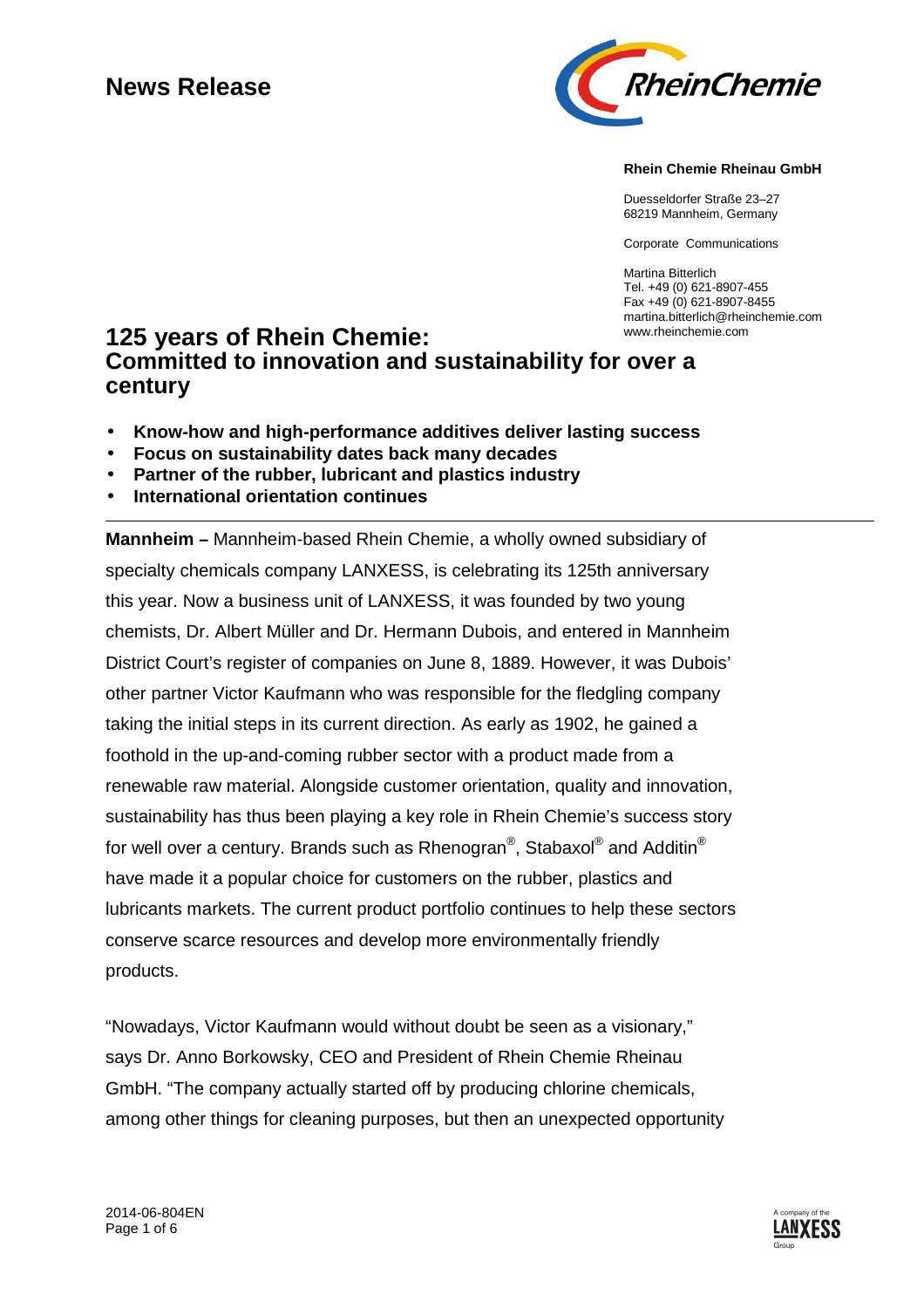arose in 1886 when Carl Benz developed the first automobile in Mannheim. Kaufmann predicted the huge success of this invention and immediately recognized how important it would be for the rubber industry," he adds. The company changed course and, shortly after the turn of the century, Kaufmann and Dubois started producing factice – an extender for the valuable resource of natural rubber.

Factice is still available, but nowadays it is more in demand for its positive impact on the dimensional stability of thin-walled extrudates. From a historical perspective, though, the technical properties factice was able to give items made of natural rubber is less interesting than the raw materials Kaufmann used for factice production. One of these was rapeseed oil. "This made Kaufmann one of the first people in the chemical industry to support sustainability – at a time when the term didn't even exist. He would have done so without realizing, but Rhein Chemie kept returning to the concept of sustainability over the decades and developing it further," continues Borkowsky.

### **Know-how brings renown**

Sustainability also remained on Kaufmann's personal radar in the years that followed. "When the waste piled up during the boom years of the rubber industry and engineers required increasing amounts of rubber, Kaufmann demonstrated his credentials as a rubber pioneer by producing recycled, so called reclaimed rubber from used tires to make technical rubber products such as seals, hoses, conveyor belts and carcasses," explains Borkowsky.

Kaufmann died in 1933 at the age of 62, shortly after joining forces with likeminded people to found the DKG (German Rubber Association), an institution that is still important today. But the company he helped to shape continued to enjoy rapid growth. Its name was only changed from Dubois & Kaufmann to Rhein Chemie GmbH in 1941. Production of processing promoters for the

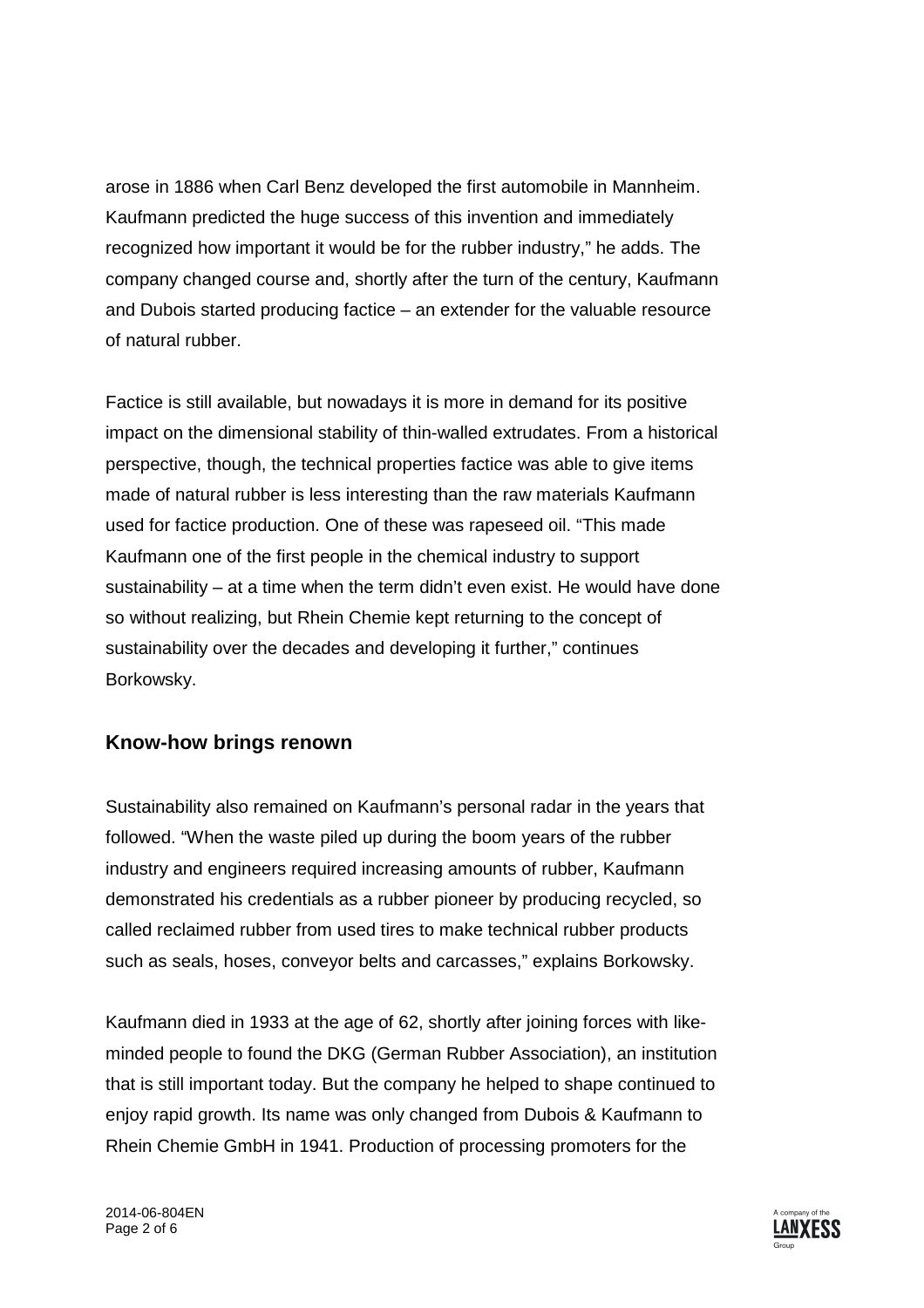rubber industry started in the mid-1930s and the first technical application laboratory was set up in Mannheim in 1953. As Borkowsky points out, "that was something completely new to the industry. The findings obtained here were published in detailed technical reports and proved very popular with rubber processors. We made a name for ourselves with this expertise and our customers still see us as the first port of call for rubber applications development. We're successful because we're innovative."

### **Product portfolio continuously expanded and optimized**

Rhein Chemie's rubber know-how and innovative products soon enabled it to make a name for itself outside Germany, too. By 1956, the company was already active in 11 European countries. In addition to the focus on innovative, customized solutions, sustainability also remained an important aspect. In 1957, for example, chemists at the company, which was now also making additives for lubricants, developed an extreme-pressure additive for use in the formulation of metalworking fluids. Made from rapeseed ester, i.e. produced from rapeseed oil like factice, this light-colored sulfur carrier was launched under the product name RC 1422. This was the starting point for a fastgrowing group of highly specialized additives for industrial lubricants. Over the following years, Rhein Chemie gained a place amongst the technology leaders in a number of segments of this market.

When the first products of today's well-known Rhenogran family came onto the market in 1971, it finally became possible to incorporate rubber additives pre-dispersed in a polymer matrix into the rubber compound very homogeneously and with no dust. Over the following decades, Rhein Chemie also continued developing this promising product family. It now comprises over 100 products that are geared perfectly to their many different applications.

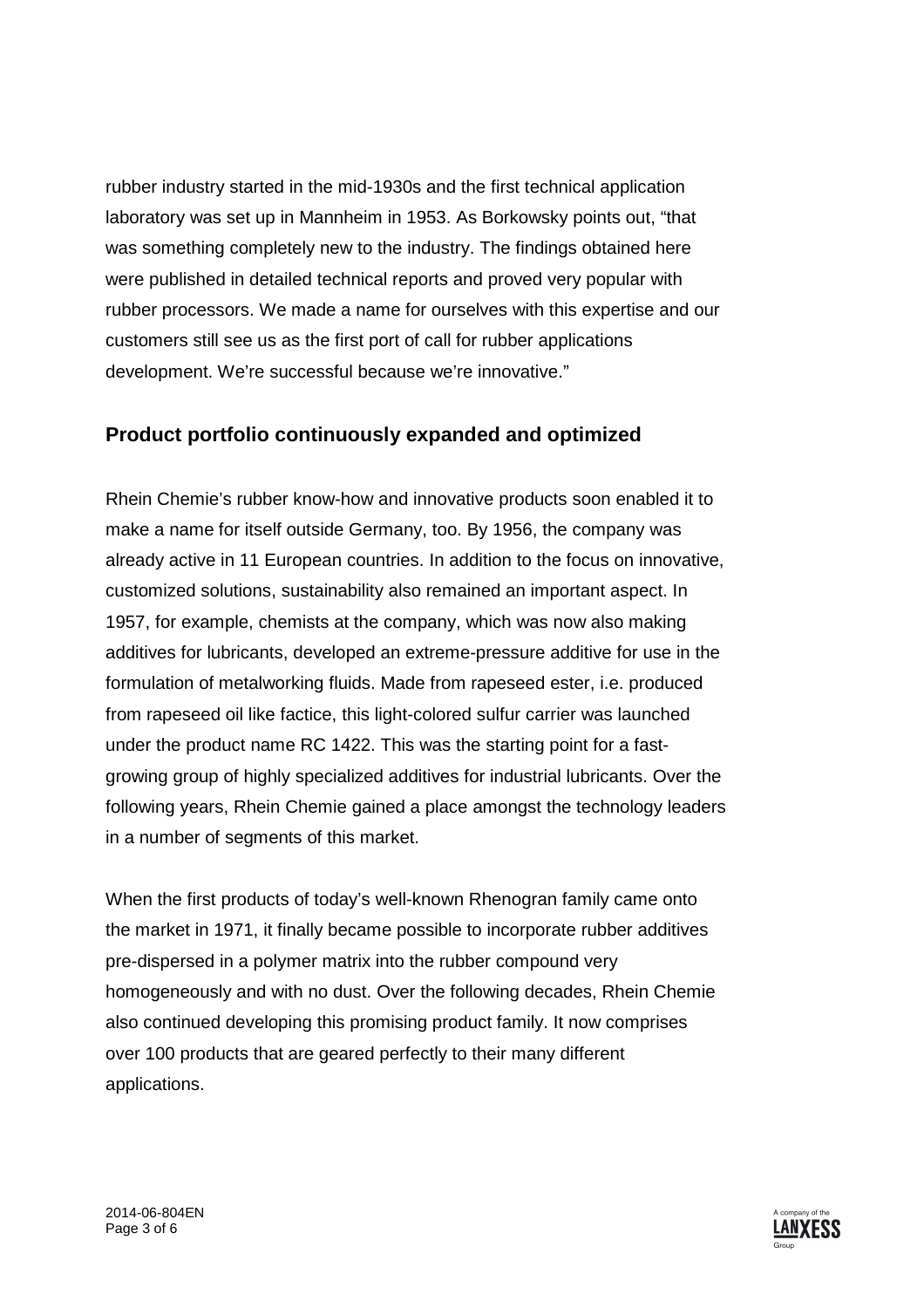The present-day Rhenogran products are currently the company's number one sales generator. Among other things, they reduce the amount of energy required to produce rubber compounds and help improve the quality and thus the durability of rubber items.

Rhenogran CNT will be the newest addition to this ever larger range of innovative polymer-bound additives. It has been shown to facilitate handling of carbon nanotubes – a highly promising development – and the market launch is scheduled before the end of 2014.

## **Constant focus on sustainability**

Rhein Chemie was also quick to move into the plastics sector. The first antihydrolysis agents for polyurethanes were launched in the early 1970s under the brand name Stabaxol and this product, too, has benefited from ongoing optimization ever since. Available in liquid, solid and masterbatch form, the additive now protects a whole host of polymers with important technical applications – including polyurethane, TPE, TPU, PET, PA and EVA – against premature aging caused by hydrolysis. By doing so, Stabaxol extends the service life of plastics that are susceptible to hydrolysis, especially in demanding applications such as spring elements made of cellular polyurethane for the automotive industry and screen fabrics made of PET monofilaments that are used in paper-making machines. Here, as in many other applications, Stabaxol not only helps conserve resources but also makes production more cost-efficient, for example by lengthening maintenance intervals.

Over recent decades, Stabaxol has become Rhein Chemie's most important product for the plastics industry. It even offers a product line called BioAdimide to protect biopolymers against hydrolysis.

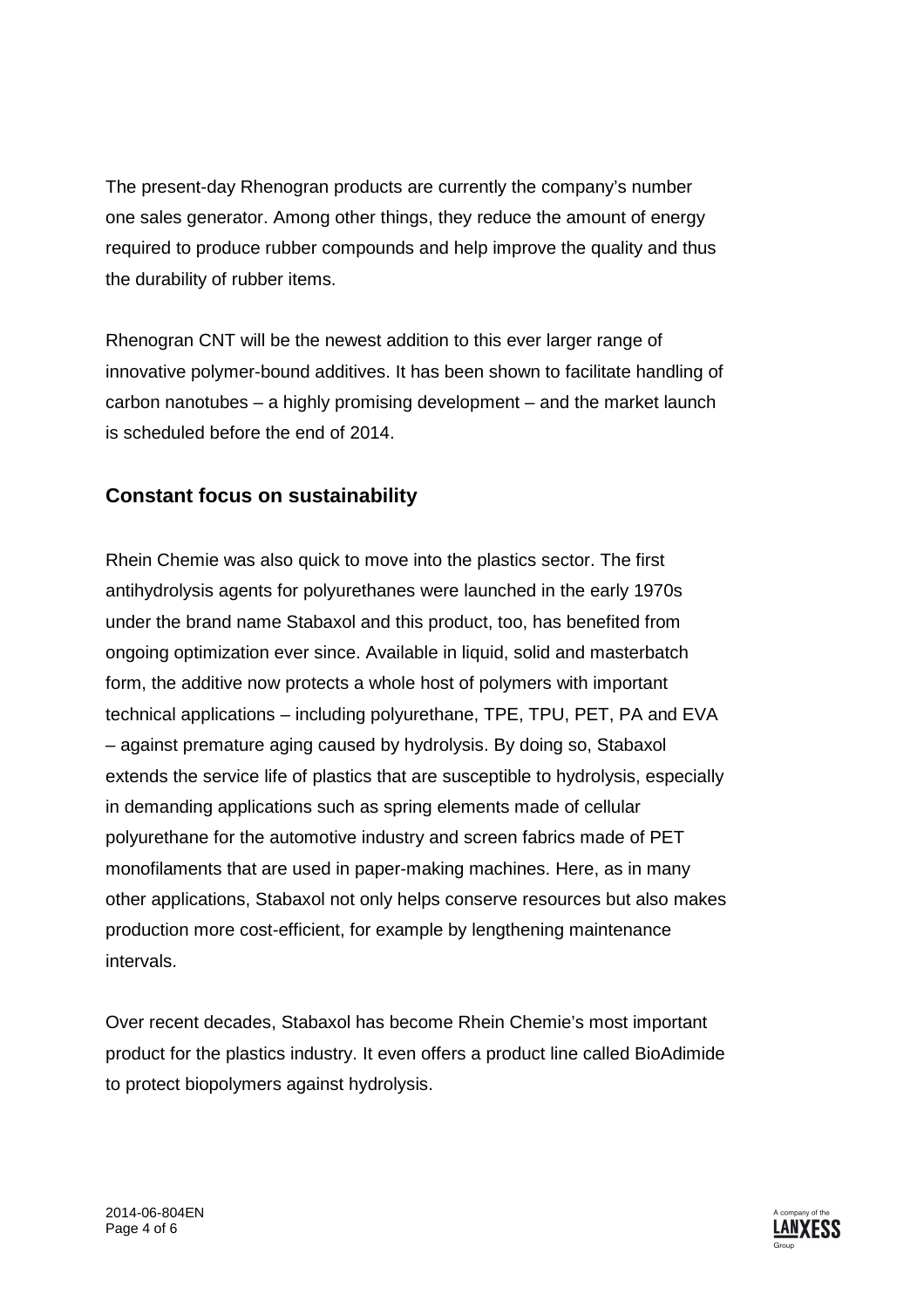The lubricant experts at Rhein Chemie also make a point of using sustainable products. This started back in the 1990s with the development of complete formulations of lubricant additives based on renewable raw materials. Special additives in the current Additin portfolio are designed specifically for the formulation of biolubricants. For example, lubricant specialists are currently working hard on a new additive package for hydraulic fluids that complies with the latest European Ecolabel guidelines. "From a very early stage, it was important to us to provide our customers with products that meet the strict requirements of national environmental labels in Europe. And this has remained a key aspect of our development right up to the present day," states Borkowsky.

By "the present day" he means under LANXESS because, after more than thirty years under the roof of Bayer AG, Rhein Chemie has been part of the Cologne-based specialty chemicals company since 2004. Rhein Chemie cemented its standing as a leading, globally active supplier of highperformance additives for the rubber, plastics and lubricants industries during the Bayer era and this positive development went from strength to strength when LANXESS became its new parent company. In its anniversary year, Rhein Chemie has production facilities and technical competence centers in Germany, Belgium, China, Japan, the United States, Argentina, Brazil, Russia and India. As is typical of LANXESS, these state-of-the-art facilities ensure the highest possible product quality. Existing facilities are also undergoing further development, with a new Rhenogran production facility currently being built in Brazil.

A few years ago, Rhein Chemie even added a completely new group of products to the portfolio in the form of tire bladders, and these have enjoyed impressive growth ever since. "They, too, help produce better, energy-saving tires," he says. Bladders are rubber membranes that press the tire being formed onto the inside wall of the mold during vulcanization. Good bladders produce particularly uniform tires that benefit from lower rolling resistance and